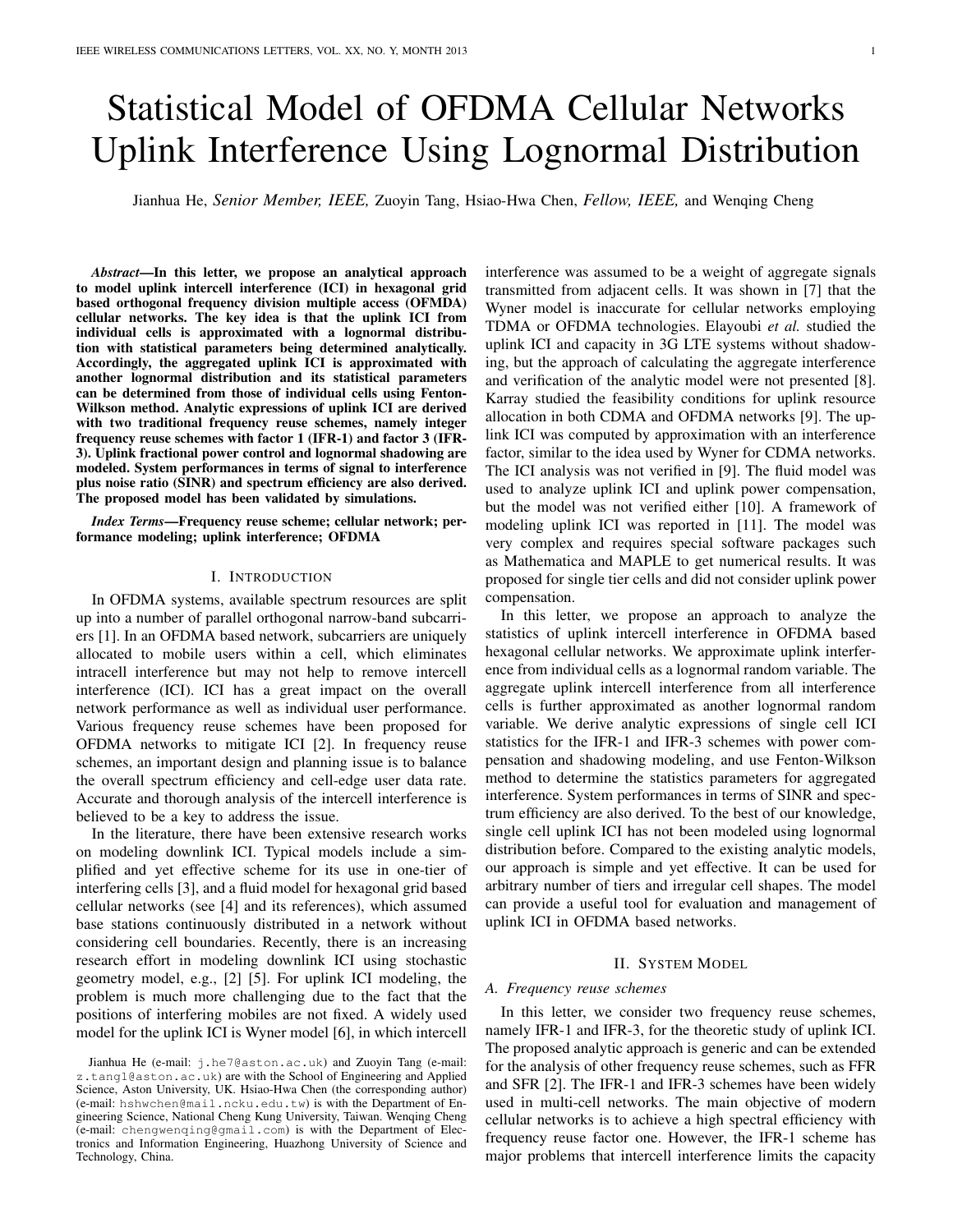of the overall network and the users located in border areas suffer from a strong interference and low data rate. In the IFR-3 scheme, system bandwidth is divided equally into three sub-bands. Each cell is allocated one sub-band different from those allocated to its surrounding cells.

#### *B. Power control and channel model*

Similar to frequency reuse schemes, uplink power control has a great impact on achieving a required SINR, while at the same time controlling the interference caused to neighboring cells. In a classic power control scheme, all users are expected to receive the same SINR in uplink. An alternative power control scheme, called fractional power control (FPC), was approved by 3GPP, in which users with a higher path-loss can operate at a lower SINR and thus generate less intercell interference [12].

In this letter, the FPC scheme is used in the system. Consider the transmission from a user over a physical resource block (PRB), which represents a basic time-frequency resource unit available for data transmission. In the FPC scheme, under a simple signal propagation model, the signal to noise ratio (SNR) from a user located  $r$  meters away from its serving BS can be written as

$$
SNR = \frac{P_t r^{\alpha(\beta - 1)} \psi}{\delta^2},\tag{1}
$$

where  $P_t$  denotes the baseline transmit power for a PRB irrespective of user locations,  $\alpha$  is the path loss exponent,  $\delta^2$  is noise power, and  $\beta$  is the power control factor [12]. It is noted that there is no power compensation on the signal path loss with  $\beta = 0$ . On the other hand, path loss is fully compensated with  $\beta = 1$ .  $\psi$  denotes log-normal shadowing fading between a user and its BS. In this article, we assume that the normal distributions associated with the log-normal shadowing for the uplinks between all the users and BSs have a zero mean and a common standard deviation  $\sigma_w$ .

## III. ANALYTIC MODEL

Let us consider the uplink ICI generated on a single PRB to the users located in a target cell (say cell 0). Assume that users are uniformly distributed in hexagonal cells, although our model can be used for irregularly shaped cells as well. The users in each cell are supposed to be served randomly and independently by their serving BSs with an equal opportunity in terms of usages in both time and PRBs. We consider only the interference from users within the closest  $N_t$  tiers of cells centered on the target cell ( $N_t \geq 1$ ), which have  $N_c$  cells in total. The target BS is located at the origin. BSs are assumed to use omni-directional antennas. Cell radius is denoted by  $R_c$ and the half distance between two neighbor BSs is denoted by  $R_b$ . A heavy loaded OFDMA cellular network is assumed, in which the PRBs allocated to each cell are fully utilized.

Let  $I_n$  denote the uplink ICI generated from cell  $n (1 \le n \le n)$  $N_c$ ) without consideration of shadowing, which is assumed to be a lognormal distributed random variable. The ICI  $I_n$  can be uniquely characterized by its mean and variance, which are denoted by  $\overline{I_n}$  and  $\widehat{I_n}$ , respectively. Let  $\mu_n$  and  $\sigma_n^2$  denote the mean and variance of the normal distribution associated with  $I_n$ , respectively, which can be calculated from  $I_n$  and  $I_n$  by

$$
\sigma_n^2 = \ln\left(1 + \frac{\tilde{I}_n}{\overline{I}_n}\right),\tag{2}
$$

$$
\mu_n = \ln(\overline{I_n}) - \frac{\sigma_n^2}{2}.\tag{3}
$$

Then, the probability density function of  $I_n$  can be expressed by

$$
f_{I_n}(x; \mu_n, \sigma_n) = \frac{1}{x \sigma_n \sqrt{2\pi}} e^{-\frac{(\ln x - \mu_n)^2}{2\sigma_n^2}}.
$$
 (4)

Let  $I_{w,n}$  denote the uplink ICI generated from cell n  $(1 \le n \le N_c)$  with shadowing. We have  $I_{w,n} = I_n \psi_n$ , where  $I_n$  represents the single cell interference generated by exactly one user from cell *n* without shadowing, and  $\psi_n$  represents the lognormal shadowing between the user from cell  $n$  and BS 0. It is easy to show that  $I_{w,n}$  is a lognormal distributed random variable. Let  $\mu_{w,n}$  and  $\sigma_{w,n}$  denote the mean and standard deviation of the normal distribution associated with  $I_{w,n}$ . Then, we have  $\mu_{w,n} = \mu_n$  and  $\sigma_{w,n}^2 = \sigma_n^2 + \sigma_w^2$ .

To characterize the statistics of the aggregated uplink ICI in an OFDMA network, we first derive the mean and variation of ICI from each individual interfering cell. Then, we derive the aggregated ICI from all interfering cells, which can be approximated by a lognormal random variable as well. Let  $I_{sum}$  denote the aggregated ICI, which can be calculated by  $I_{sum} = \sum_{n=1}^{N_c} I_{w,n}$ . Let  $\overline{I}_{sum}$  and  $\widehat{I}_{sum}$  denote the mean and variation of  $I_{sum}$ , respectively, and  $\mu_{sum}$  and  $\sigma_{sum}$  denote the mean and standard deviation of the normal distributions associated with  $I_{sum}$ , respectively.

# *A. Mean and standard deviation of uplink ICI*

We start with the derivation of the mean and standard deviation of the lognormal distributed single cell ICI for IFR-1 scheme. Let  $N_{fr1}(l)$  denote the number of interfering cells in the *l*th tier of the IFR-1 scheme with  $N_{cell}(l) = 6l$ .

Without loss of generality, we derive the uplink ICI from cell *n* (let *l* be the tier ID of cell *n*) for  $1 \le n \le N_c$ . For simplicity, assume that in the analytic model, each BS in the Ith tier has an equivalent distance  $D_b(l)$  to the target BS.  $D_b(l)$ is approximated by  $2lR_b$  for an odd number l and  $1.5lR_c$  for an even number l. Such approximation has a negligible impact on the model accuracy, as shown in the model verification results.

Consider a generic infinitely small element surface in an interfering cell, which has a distance  $r$  to the BS of the interfering cell and an angle  $\theta$  to the directed line connecting the target BS to the BS of interfering cell. The area of this element surface is supposed to be  $r dr d\theta$ . An illustration of the location of the element surface is shown in Fig. 2 for Cell 18 in the second tier. Let  $R_u(n, r, \theta)$  denote the distance between the considered element surface and the target BS, which is computed by

$$
R_u(n, r, \theta) = \sqrt{D_b(l)^2 + r^2 - 2rD_b(l)\cos(\pi - \theta)}.
$$
 (5)

Let  $\rho_{fr1}$  denote the user density in the IFR-1 scheme. We have  $\rho_{fr1} = \frac{1}{\pi R_v^2}$ . Let  $I(n, r, \theta)$  denote the contribution of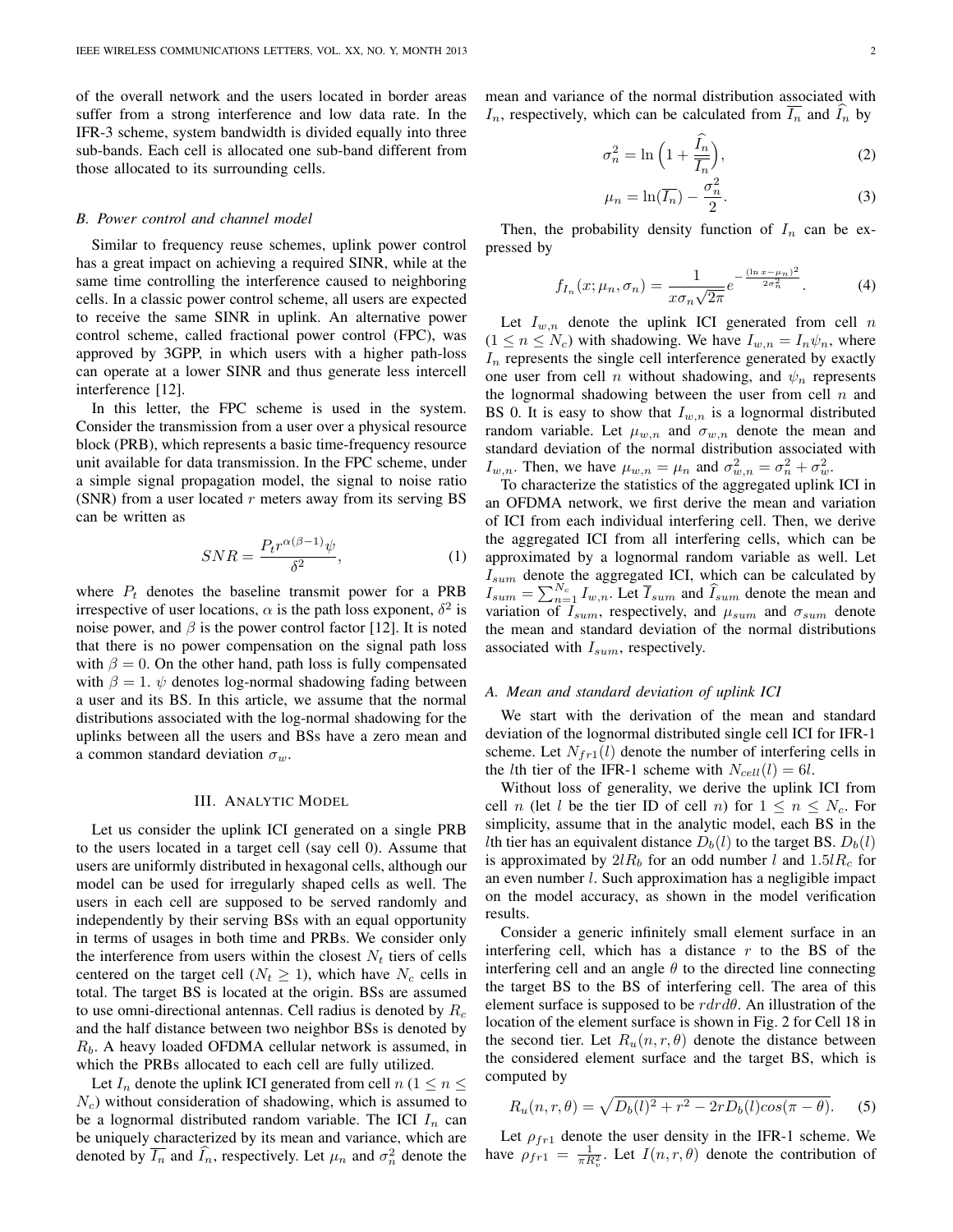

Fig. 1. An example calculation of uplink interference contributed from an element surface in cell 18 of the 2nd tier.

uplink interference from this general element surface, which can be computed by

$$
I(n,r,\theta) = P_t r^{\beta \alpha} R_u(n,r,\theta)^{-\alpha} \rho_{fr1} r dr d\theta,
$$
 (6)

where  $r^{\beta\alpha}$  represents the scale of compensated power. It is worth noting that in a real system for both simulation and analysis, we assumed that there is exactly one interfering user per cell at any time. Therefore, there is no intracell interference. The interference contribution from small size element surface is used solely to calculate the mean and standard deviation of lognormal distributed single cell interference.

To calculate the mean of the ICI from the whole cell  $n$ , we use a disk cell with its radius  $R_v$  for integration instead of a hexagon cell.  $R_v$  is approximated by  $(R_c+R_b)/2$ . It is known that such approximation has a negligible impact on the model accuracy. With this approximation, we can calculate the mean uplink ICI  $\overline{I_n}$  by integrating  $I(n, r, \theta)$  over a disk of size  $R_v$ , or

$$
\overline{I_n} = \int_0^{R_v} \int_0^{2\pi} I(n, r, \theta) \n= \int_0^{R_v} \int_0^{2\pi} P_t r^{\beta \alpha} R_u(n, r, \theta)^{-\alpha} \rho_{fr1} r dr d\theta.
$$
\n(7)

Similarly, the uplink ICI variance  $\widehat{I}_n$  can be obtained by

$$
\widehat{I}_n = \int_0^{R_v} \int_0^{2\pi} \left[ P_t r^{\beta \alpha} R_u(n, r, \theta)^{-\alpha} - \overline{I_n} \right]^2 \rho_{fr1} r dr d\theta. \tag{8}
$$

The integrals (7) and (8) can be calculated simply by traditional numerical quadrature tools.

According to (2) and (3), the statistics parameters  $\mu_n$  and  $\sigma_n$  for  $I_n$ , and  $\mu_{w,n}$  and  $\sigma_{w,n}$  for  $I_{w,n}$  can be obtained as well. The aggregated ICI  $I_{sum}$  is the sum of independent log-normally distributed variables  $I_{w,n}$   $(1 \leq n \leq N_c)$ . With commonly used Fenton-Wilkson approximation method, the mean and variance of the normal distribution associated with  $I_{sum}$  can be calculated by

$$
\sigma_{sum}^{2} = \log \left[ 1 + \frac{\sum_{n=1}^{N_c} e^{2\mu_{w,n} + \sigma_{w,n}^{2}}}{\left(\sum_{n=1}^{N_c} e^{\mu_n^{2} + \sigma_{w,n}^{2}/2}\right)^{2}} \right],
$$
(9)

$$
\mu_{sum} = \log \left( \sum_{n=1}^{N_c} e^{\mu_{w,n} + \sigma_{w,n}^2/2} \right) - \frac{\sigma_{sum}^2}{2}.
$$
 (10)

From  $\mu_{sum}^2$  and  $\sigma_{sum}^2$ , the mean and variance of the aggregated ICI  $I_{sum}$  can be obtained by

$$
\overline{I}_{sum} = e^{\mu_{sum} + \sigma_{sum}^2/2}, \tag{11}
$$

$$
\widehat{I}_{sum} = (e^{\sigma_n^2} - 1)\sigma_{sum}^2.
$$
 (12)

# *B. SINR and spectrum efficiency*

Let  $\Upsilon_{fr1,r}$  denote the SINR of a generic user in the target cell located at distance  $r$  away from the target BS for scheme IFR-1, which can be computed by

$$
\Upsilon_{fr1}(r) = \frac{P_t r^{\alpha(\beta - 1)} \psi_0}{I_{sum} + \delta^2} = \frac{P_t r^{\alpha(\beta - 1)}}{I_{sum} / \psi_0 + \delta^2 / \psi_0},\tag{13}
$$

where  $\psi_0$  represents the lognormal shadowing between the user and BS 0. It is noted that  $\Upsilon_{fr1,r}$  can be approximated as a lognormal random variable as done with  $I_{sum}$ , and its statistics (such as the mean and variance) can be computed accordingly.

Assuming the use of adaptive modulation and coding, we can calculate the average spectrum efficiency (bps/Hz) based on Shannon capacity formula for a user at distance  $r$ away from the target BS, which is denoted by  $C_{fr1}(r)$ . The spectrum efficiency  $C_{fr1}(r)$  is calculated by

$$
C_{fr1}(r) = \log_2 [1 + \Upsilon_{fr1}(r)].
$$
 (14)

The statistics of spectrum efficiency for scheme IFR-1 can be derived accordingly with (13) and (14). The above equations can be used to calculate the statistics of uplink ICI, SINR and spectrum efficiency for scheme IFR-3, with some minor changes on the number of interfering cells at the lth tier from  $N_{fr1}(l)$  for scheme IFR-1 to  $N_{fr3}(n)$  for scheme IFR-3. The numbers of interfering cells at tiers 1 to 4 are 0, 6, 6 and 12, respectively. Due to the limited space, the equations for scheme IFR-3 are omitted here.

#### IV. NUMERIC RESULTS

Simulations were run to verify the analytic model. Typical results with two tiers of interfering cells ( $N_c = 18$ ) are presented. The results with other system configurations showed similar performance trends, and thus they are not presented here. The cells take hexagonal shape in the simulations and have circular shape in the analytic model. Numerical results showed that the approximation used in the analytical model has a negligible impact indeed. Cell size  $R_c$  is set to 1000 m. Thermal noise density is set to -174 dBm/Hz. The transmit power for a PRB of 180 kHz is set to 3.55 dBm. The standard deviation (measured in dB) of the lognormal shadowing is set to 4 dB, which corresponds to  $\sigma_w = 4/ln(10)$ . In the simulations, the locations of interfering users were generated in a random and uniform way within hexagonal cells.

First, we check the accuracy of the approximation of single cell and aggregated ICI by lognormal random variables. Fig. 2 presents the cumulative distribution function (CDF) of ICI from one cell in the 1st tier and the aggregated ICI for scheme IFR-1, respectively. The presented results were obtained by